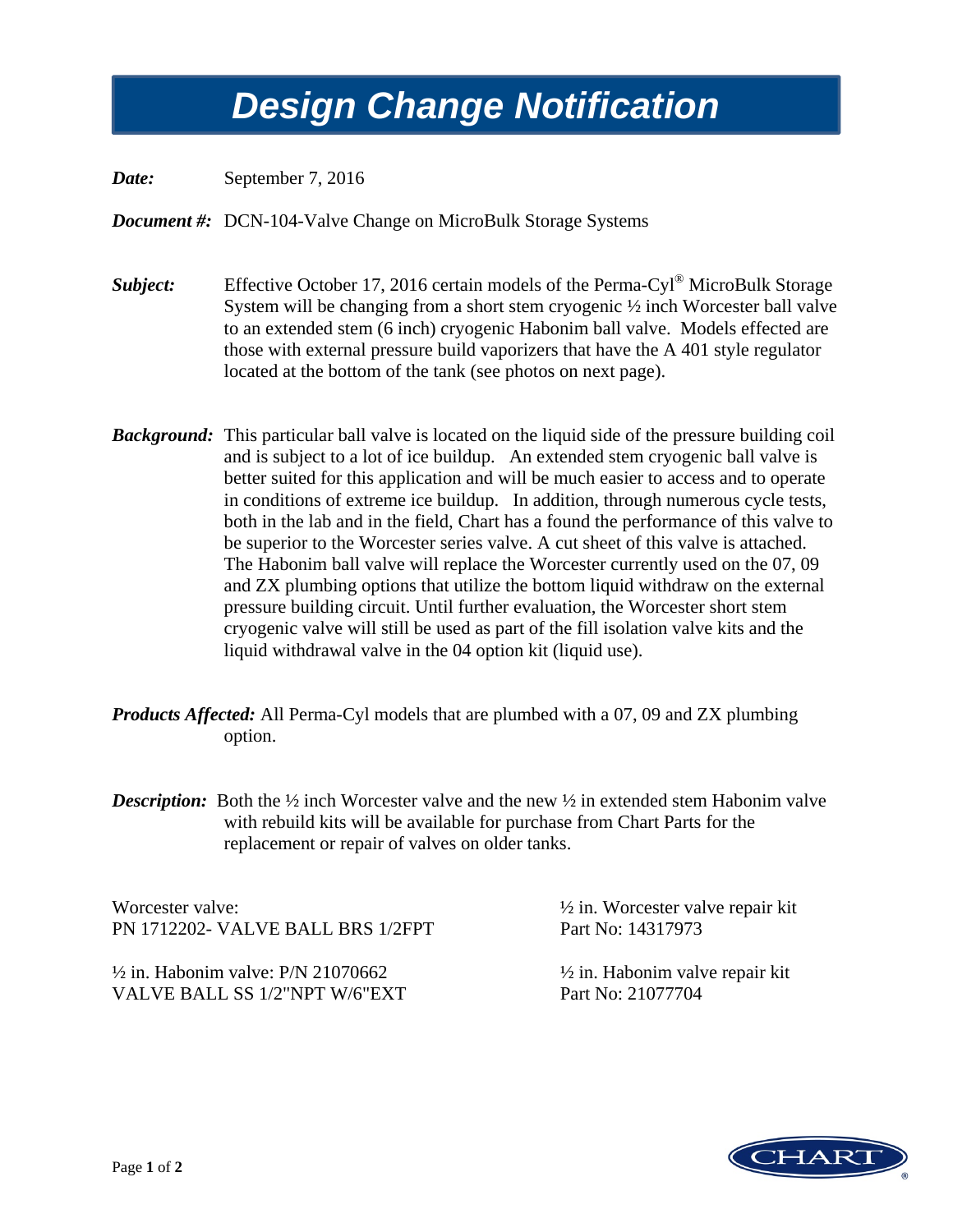## *Photos:*



*Contact:* If you have questions or concerns relative to this action, please contact your Chart Customer Service Representative at (800) 400-4683. Thank you for depending on Chart to provide high product quality and service.

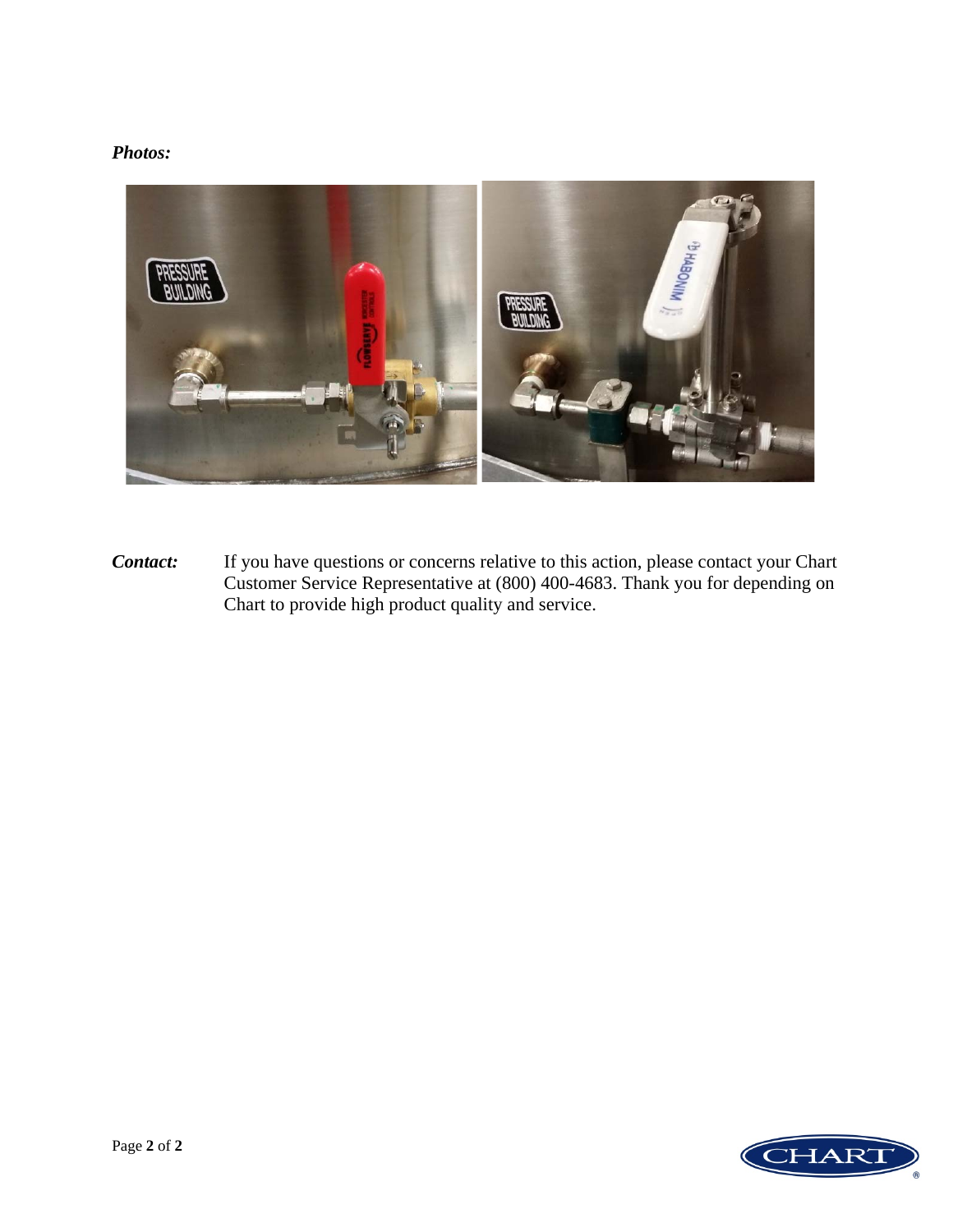## **CRYOGENIC VALVES**



## **Introduction**

In light of the increasing demand for alternative sources of clean energy, Habonim's Cryogenic Ball Valve Division is certain to ensure Habonim's position<br>in the forefront of the dynamic energy market. Under extremely low temperatures and in the harshest of environments, Habonim products consistently exhibit high flow capacity, tight shutoff, energy efficiency and long service-free life.

The result is a product unmatched in reliability, stability and most importantly, safety, for use in air separation plants, LNG storage, distribution and transportation, aerospace, petrochemical and medical industries.



**CRYOGENIC VALVES**